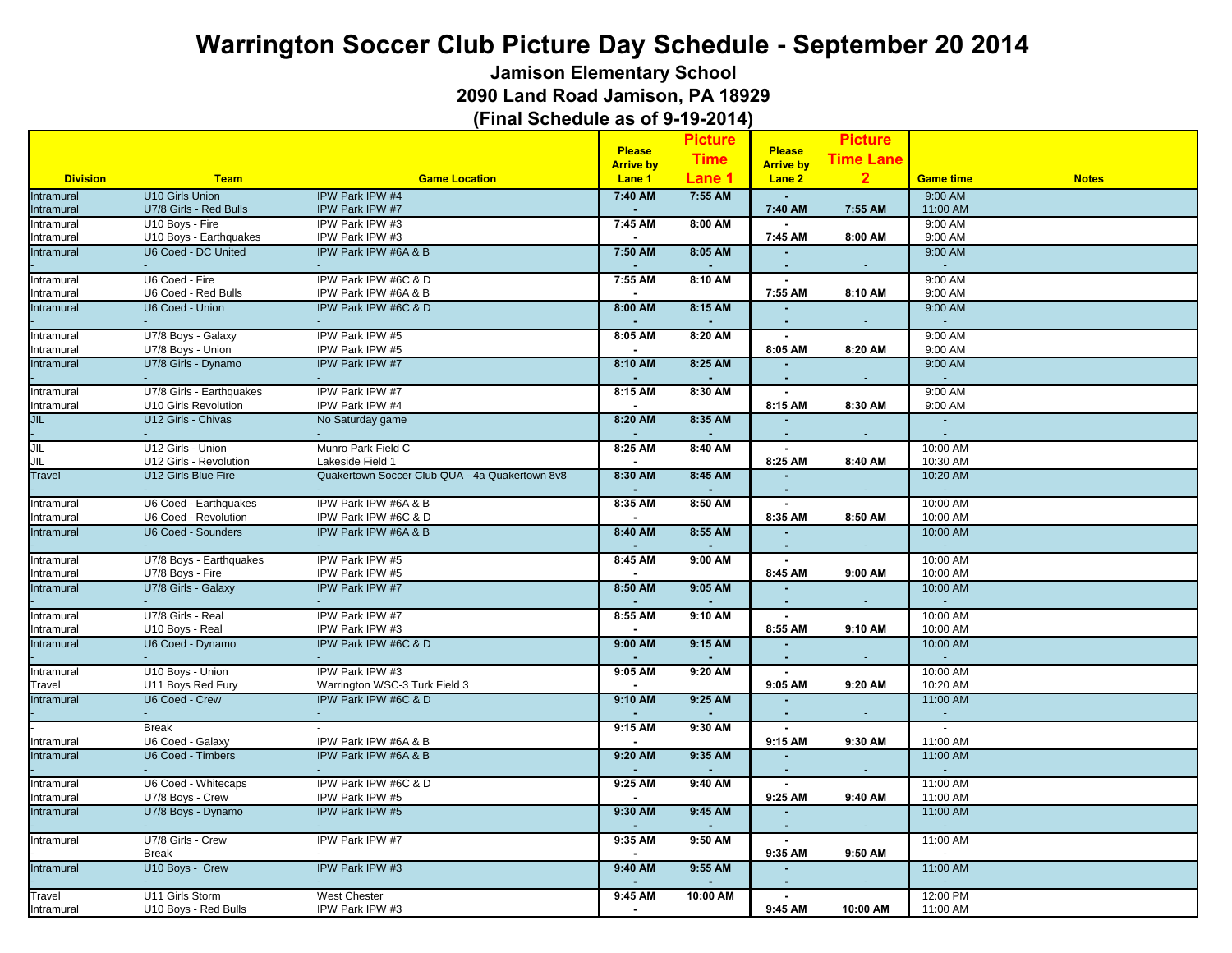**Jamison Elementary School**

**2090 Land Road Jamison, PA 18929**

|                 |                               |                                                       |                             | <b>Picture</b> |                                   | <b>Picture</b>   |                              |              |
|-----------------|-------------------------------|-------------------------------------------------------|-----------------------------|----------------|-----------------------------------|------------------|------------------------------|--------------|
|                 |                               |                                                       | <b>Please</b>               | <b>Time</b>    | <b>Please</b><br><b>Arrive by</b> | <b>Time Lane</b> |                              |              |
| <b>Division</b> | <b>Team</b>                   | <b>Game Location</b>                                  | <b>Arrive by</b><br>Lane 1  | Lane 1         | Lane <sub>2</sub>                 | 2 <sub>2</sub>   | <b>Game time</b>             | <b>Notes</b> |
| Intramural      | U10 Girls Fire                | IPW Park IPW #4                                       | $9:50$ AM                   | 10:05 AM       |                                   |                  | 11:00 AM                     |              |
|                 |                               |                                                       |                             |                |                                   |                  |                              |              |
| Intramural      | U10 Girls Sounders            | IPW Park IPW #4                                       | 9:55 AM                     | 10:10 AM       | $\sim$                            |                  | 11:00 AM                     |              |
| Travel          | U13 Girls Wild                | Lighthouse LSC-2 Lighthouse field 2                   |                             |                | 9:55 AM                           | 10:10 AM         | 12:05 PM                     |              |
| <b>JIL</b>      | U12 Girls - Sounders          | No Saturday game                                      | 10:00 AM                    | 10:15 AM       |                                   |                  | $\sim$<br>$\sim$             |              |
| Travel          | U-8 Girls Red                 | Upper Dublin UDB-18 Maple Glen 8v8                    | 10:05 AM                    | 10:20 AM       |                                   |                  | 12:00 PM                     |              |
| Intramural      | U7/8 Boys - DC United         | IPW Park IPW #5                                       | $\blacksquare$              |                | 10:05 AM                          | 10:20 AM         | 12:00 PM                     |              |
| Intramural      | U7/8 Boys - Red Bulls         | IPW Park IPW #5                                       | 10:10 AM                    | 10:25 AM       |                                   |                  | 12:00 PM<br>ä,               |              |
| Travel          | U9 Boys Red                   | Huntington Valley HVA-3 Lower Moreland Park           | 10:15 AM                    | 10:30 AM       |                                   |                  | 11:45 AM                     |              |
| Travel          | U-8 Girls White               | Philadelphia Soccer Club PSC-07 Agusta field-4B (8v8) |                             |                | 10:15 AM                          | 10:30 AM         | 2:20 PM                      |              |
| <b>Travel</b>   | U9 Girls White                | Council Rock United COU-24 Rolling Hills Field 1      | 10:20 AM                    | 10:35 AM       |                                   | $\sim$           | 11:35 AM<br>$\omega$         |              |
| JIL             | U18 Boys - Galaxy             | No Saturday game                                      | 10:25 AM                    | 10:40 AM       |                                   |                  | $\tilde{\phantom{a}}$        |              |
|                 | <b>Break</b>                  |                                                       |                             |                | 10:25 AM                          | 10:40 AM         |                              |              |
| <b>Travel</b>   | U12 Boys Rampage              | Chestnut Hill CHS-12 PA Sch for Deaf                  | 10:30 AM                    | 10:45 AM       |                                   |                  | 1:20 PM                      |              |
|                 |                               |                                                       |                             |                |                                   |                  |                              |              |
| Intramural      | U7/8 Girls - Fire             | IPW Park IPW #7                                       | 10:35 AM                    | 10:50 AM       |                                   |                  | 12:00 PM                     |              |
| Intramural      | U7/8 Girls - Union            | IPW Park IPW #7                                       | $\sim$                      |                | 10:35 AM                          | 10:50 AM         | 12:00 PM                     |              |
| Intramural      | U10 Boys - Galaxy             | IPW Park IPW #3                                       | 10:40 AM                    | 10:55 AM       |                                   |                  | 12:00 PM<br>$\Delta$         |              |
| JIL             | U15 Boys - Fire               | IPW Park IPW #2                                       | 10:45 AM                    | 11:00 AM       | $\sim$                            |                  | 09:00 AM                     |              |
| Intramural      | U10 Boys - Sounders           | IPW Park IPW #3                                       |                             |                | 10:45 AM                          | 11:00 AM         | 12:00 PM                     |              |
| <b>Travel</b>   | <b>U14 Girls Kixx</b>         | Council Rock United COU-10 Municupal Park field 2     | 10:50 AM                    | 11:05 AM       |                                   |                  | 12:00 PM<br>÷.               |              |
| Travel          | U10 Boys Blue                 | Warrington WSC-2 Turk Field 2                         | 10:55 AM                    | 11:10 AM       |                                   |                  | 12:00 PM                     |              |
| JIL             | U15 Boys - Union              | IPW Park IPW #1                                       |                             |                | 10:55 AM                          | 11:10 AM         | 09:00 AM                     |              |
|                 | <b>Break</b>                  |                                                       | $\mathcal{L}_{\mathcal{A}}$ | 11:15 AM       |                                   |                  | $\sim$                       |              |
|                 | <b>Break</b>                  |                                                       | $\mathbf{r}$                | 11:20 AM       |                                   |                  | $\mathbf{r}$<br>$\mathbf{r}$ |              |
| Travel          | U10 Boys Red                  | <b>Lower Merrion</b>                                  | $\sim$                      |                | 11:05 AM                          | 11:20 AM         | 1:50 PM                      |              |
| <b>Travel</b>   | U9 Boys White                 | Quakertown Soccer Club QUA - 3 Quarkertown            | 11:10 AM                    | 11:25 AM       |                                   |                  | 12:40 PM                     |              |
|                 |                               |                                                       |                             |                |                                   |                  | $\sim$                       |              |
| Travel          | U12 Boys White Lightning      | Warrington WSC-3 Turk Field 3                         | 11:15 AM                    | 11:30 AM       | $\blacksquare$                    |                  | 9:00 AM                      |              |
| Travel          | U12 Girls Wildcats            | Buckingham BUC-18 Central Bucks E. lower 8v8          |                             |                | 11:15 AM                          | 11:30 AM         | 9:00 AM                      |              |
| <b>JIL</b>      | U12 Boys - Galaxy             | IPW Park IPW #3<br>$\omega$ .                         | 11:20 AM                    | 11:35 AM       |                                   |                  | 01:00 PM<br>$\omega$         |              |
|                 | <b>Break</b>                  |                                                       | 11:25 AM                    | 11:40 AM       |                                   |                  | $\overline{\phantom{a}}$     |              |
| JIL             | U12 Boys - Red Bulls          | IPW Park IPW #3                                       | $\sim$                      |                | 11:25 AM                          | 11:40 AM         | 01:00 PM                     |              |
| <b>JIL</b>      | U12 Boys - Sounders           | Keith Valley Middle School 8v8 Field 2                | 11:30 AM                    | 11:45 AM       |                                   |                  | 01:00 PM                     |              |
|                 | <b>Break</b>                  |                                                       | 11:35 AM                    | 11:50 AM       |                                   |                  | $\sim$                       |              |
| JIL             | U15 Boys - Sounders           | Carpenter Park Field 2                                |                             |                | 11:35 AM                          | 11:50 AM         | 01:00 PM                     |              |
| <b>JIL</b>      | U18 Boys - DC United          | <b>IPW Park IPW #1</b>                                | 11:40 AM                    | 11:55 AM       |                                   |                  | 01:00 PM<br>$\sim$           |              |
| Travel          | U10 Boys White                | Warrington WSC-2 Turk Field 2                         | 11:45 AM                    | 12:00 AM       |                                   |                  | $1:10$ PM                    |              |
| Travel          | U11 Girls Vipers              | Huntingdon Valley HVA-7 Valley Center Park #1 8v8     |                             |                | 11:45 AM                          | 12:00 PM         | 9:00 AM                      |              |
| Travel          | <b>U10 Girls Red Strikers</b> | Upper Dublin UDB-18 Maple Glen 8v8                    | 11:50 AM                    | 12:05 PM       |                                   |                  | 1:20 PM                      |              |
| Travel          | U13 Boys Ambush               | King II - 11v11 Lighted Field                         | 11:55 AM                    | 12:10 PM       |                                   |                  | 1:00 PM                      |              |
| Intramural      | U7/8 Boys - Real              | IPW Park IPW #5                                       | $\blacksquare$              |                | 11:55 AM                          | 12:10 PM         | 1:00 PM                      |              |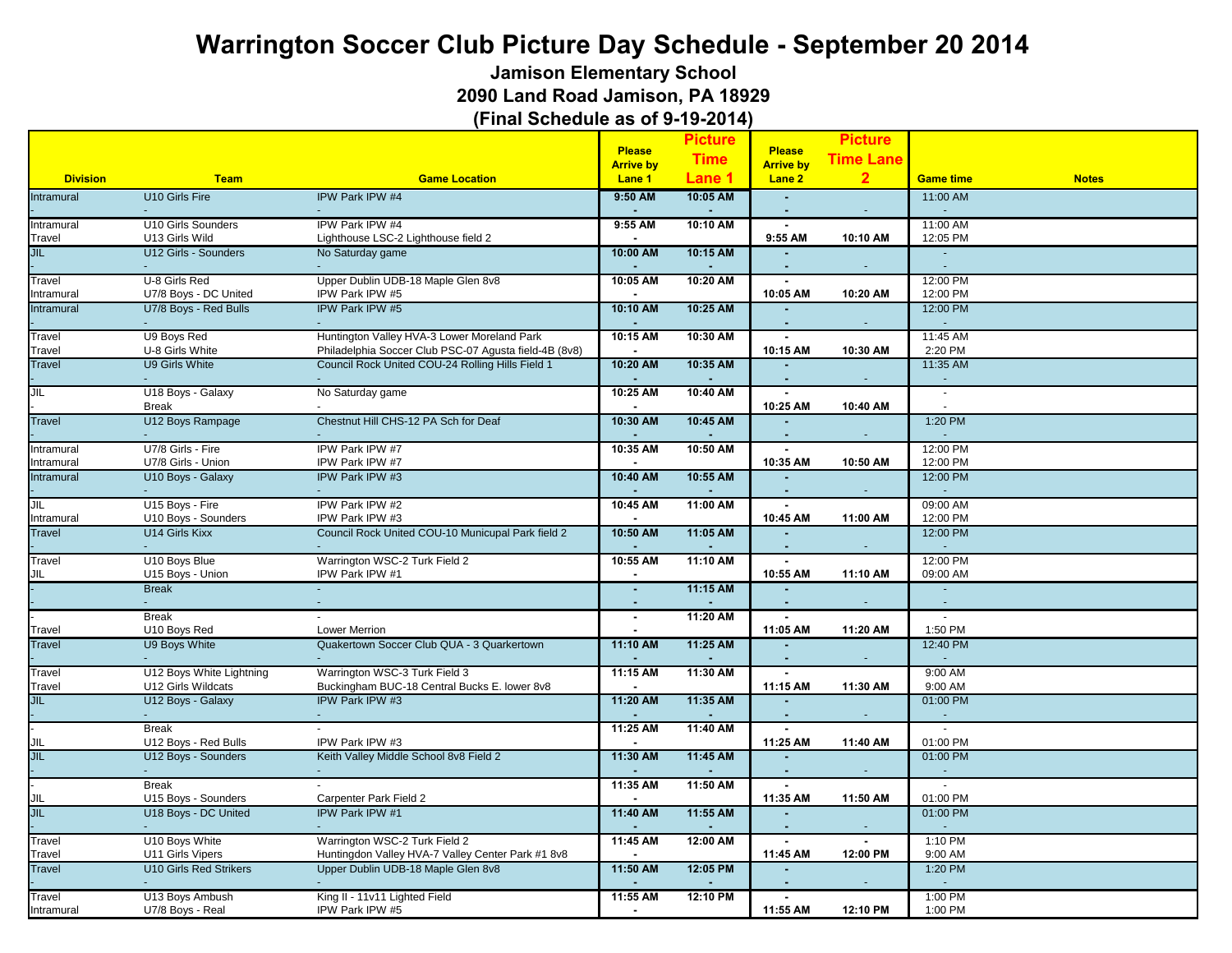**Jamison Elementary School**

**2090 Land Road Jamison, PA 18929**

|                         |                                      |                                                   |                                      | <b>Picture</b> |                            | <b>Picture</b>   |                                            |              |
|-------------------------|--------------------------------------|---------------------------------------------------|--------------------------------------|----------------|----------------------------|------------------|--------------------------------------------|--------------|
|                         |                                      |                                                   | <b>Please</b>                        | <b>Time</b>    | <b>Please</b>              | <b>Time Lane</b> |                                            |              |
| <b>Division</b>         | <b>Team</b>                          | <b>Game Location</b>                              | <b>Arrive by</b><br>Lane 1           | Lane 1         | <b>Arrive by</b><br>Lane 2 | $\overline{2}$   | <b>Game time</b>                           | <b>Notes</b> |
| Intramural              | U7/8 Boys -Montreal                  | IPW Park IPW #5                                   | 12:00 PM                             | 12:15 PM       |                            |                  | 1:00 PM                                    |              |
|                         |                                      |                                                   | $\sim$                               |                |                            | $\sim$           | $\blacksquare$                             |              |
|                         | <b>Break</b>                         |                                                   | 12:05 PM                             | 12:20 PM       | $\blacksquare$             |                  | $\sim$                                     |              |
| Intramural              | U7/8 Girls - DC United               | IPW Park IPW #7                                   |                                      |                | 12:05 PM                   | 12:20 PM         | 1:00 PM                                    |              |
| Intramural              | U7/8 Girls - Revolution              | IPW Park IPW #7                                   | 12:10 PM                             | 12:25 PM       | $\sim$                     |                  | 1:00 PM<br>$\sim$                          |              |
| Intramural              | U10 Girls Crew                       | IPW Park IPW #4                                   | 12:15 PM                             | 12:30 PM       | $\blacksquare$             |                  | 1:15 PM                                    |              |
| Intramural              | U10 Girls Real                       | IPW Park IPW #4                                   | $\sim$                               |                | 12:15 PM                   | 12:30 PM         | 1:15 PM                                    |              |
| JIL                     | U15 Boys - Revolution                | Penndale Middle School Field 2                    | 12:20 PM                             | 12:35 PM       |                            |                  | 02:30 PM                                   |              |
| Intramural              | U7/8 Boys - Revolution               | IPW Park IPW #5                                   | 12:25 PM                             | 12:40 PM       | $\sim$                     |                  | 2:00 PM                                    |              |
| Intramural              | U7/8 Boys - Timbers                  | IPW Park IPW #5                                   |                                      |                | 12:25 PM                   | 12:40 PM         | 2:00 PM                                    |              |
| <b>Travel</b>           | U9 Girls Red                         | Hulmeville HUL-2 OLIVER HECKMANN SCHOOL           | 12:30 PM                             | 12:45 PM       |                            |                  | 2:00 PM                                    |              |
|                         | $\sim$<br><b>Break</b>               | $\sim$                                            | $\overline{\phantom{a}}$<br>12:35 PM | 12:50 PM       |                            | $\blacksquare$   | $\sim$<br>$\sim$                           |              |
| Travel                  | U11 Boys Gunners                     | Quakertown Soccer Club QUA - 3 Quakertown         |                                      |                | 12:35 PM                   | 12:50 PM         | 9:00 AM                                    |              |
| JIL                     | U15 Girls - FC Dallas                | No Saturday game                                  | 2:30 PM                              | 12:50 PM       |                            |                  | $\Delta$                                   |              |
|                         | <b>Break</b>                         |                                                   | ٠                                    |                |                            |                  |                                            |              |
|                         | <b>Break</b>                         | ÷                                                 | $\blacksquare$                       | 1:00 PM        | $\blacksquare$             |                  | $\sim$                                     |              |
|                         | <b>Break</b>                         | $\blacksquare$                                    | $\sim$                               |                | 12:45 PM                   | 1:00 PM          | $\sim$                                     |              |
|                         | <b>Break</b>                         |                                                   | ×.<br>$\overline{a}$                 | 1:05 PM        |                            | $\sim$           |                                            |              |
| JIL                     | U15 Girls - Revolution               | IPW Park IPW #1                                   | 12:55 PM                             | 1:10 PM        | $\sim$                     |                  | 02:45 PM                                   |              |
|                         | <b>Break</b>                         |                                                   |                                      |                | 12:55 PM                   | 1:10 PM          |                                            |              |
| <b>Travel</b>           | U12 Girls Red Ninjas                 | No Saturday game                                  | 1:00 PM<br>$\sim$                    | 1:15 PM        | п.                         | $\sim$           | $\sim$<br>$\sim$                           |              |
| Travel                  | U13 Girls FC Bombers                 | No Saturday game                                  | 1:05 PM                              | 1:20 PM        |                            |                  | $\sim$                                     |              |
|                         | <b>Break</b>                         |                                                   |                                      |                | 1:05 PM                    | 1:20 PM          |                                            |              |
| <b>Travel</b>           | <b>U10 Girls White Strikers</b>      | Huntingdon Valley HVA-7 Valley Center Park #1 8v8 | $1:10$ PM                            | 1:25 PM        |                            |                  | 10:20 AM                                   |              |
|                         |                                      |                                                   |                                      |                |                            |                  | $\blacksquare$                             |              |
|                         | <b>Break</b><br>99/00 Girls Warriors | No Saturday game                                  | 1:15 PM<br>$\sim$                    | 1:30 PM        | $\sim$<br>1:15 PM          | 1:30 PM          | $\blacksquare$<br>$\overline{\phantom{a}}$ |              |
| Travel<br><b>Travel</b> | 99/00 Boys Warrington City           | No Saturday game                                  | 1:20 PM                              | 1:35 PM        |                            |                  |                                            |              |
|                         |                                      |                                                   |                                      |                |                            |                  |                                            |              |
| Travel                  | 98/99 Boys United                    | No Saturday game                                  | $1:25$ PM                            | $1:40$ PM      | $\blacksquare$             |                  | $\sim$                                     |              |
| Travel                  | U16 Girls Flames                     | No Saturday game                                  |                                      |                | 1:25 PM                    | 1:40 PM          |                                            |              |
|                         | <b>Break</b>                         |                                                   | 1:30 PM<br>$\sim$                    | 1:45 PM        | $\sim$                     | $\blacksquare$   | $\Box$<br>$\Delta$                         |              |
| Travel                  | U18 Boys Venom                       | No Saturday game                                  | 1:35 PM                              | 1:50 PM        |                            |                  |                                            |              |
| JIL                     | U12 Boys - Union                     | IPW Park IPW #3                                   |                                      |                | 1:35 PM                    | 1:50 PM          | 03:00 PM                                   |              |
| <b>JIL</b>              | U12 Boys -Sporting Kansas City       | IPW Park IPW #3                                   | 1:40 PM                              | 1:55 PM        |                            |                  | 03:00 PM                                   |              |
|                         | <b>Break</b>                         | $\blacksquare$                                    | $\blacksquare$                       | 2:00 PM        | $\sim$                     |                  | $\blacksquare$                             |              |
|                         | <b>Break</b>                         | $\sim$                                            | $\sim$                               |                | 1:45 PM                    | 2:00 PM          | $\sim$                                     |              |
|                         | <b>Break</b>                         |                                                   | $\blacksquare$                       | 2:05 PM        |                            | $\sim$           | $\sim$<br>$\omega$                         |              |
| Intramural              | U7/8 Boys - Sounders                 | IPW Park IPW #5                                   | $1:55$ PM                            | 2:10 PM        | $\mathbf{r}$               |                  | 3:00 PM                                    |              |
| Intramural              | U7/8 Boys - Toronto FC               | IPW Park IPW #5                                   |                                      |                | 1:55 PM                    | 2:10 PM          | 3:00 PM                                    |              |
|                         | <b>Break</b>                         |                                                   | ä,                                   | 2:15 PM        |                            |                  | $\sim$                                     |              |
|                         |                                      |                                                   |                                      |                |                            |                  |                                            |              |
|                         | <b>Break</b>                         |                                                   |                                      | 2:20 PM        |                            |                  | $\sim$                                     |              |
|                         | <b>Break</b>                         |                                                   |                                      |                | 2:05 PM                    | 2:20 PM          | $\overline{\phantom{a}}$                   |              |